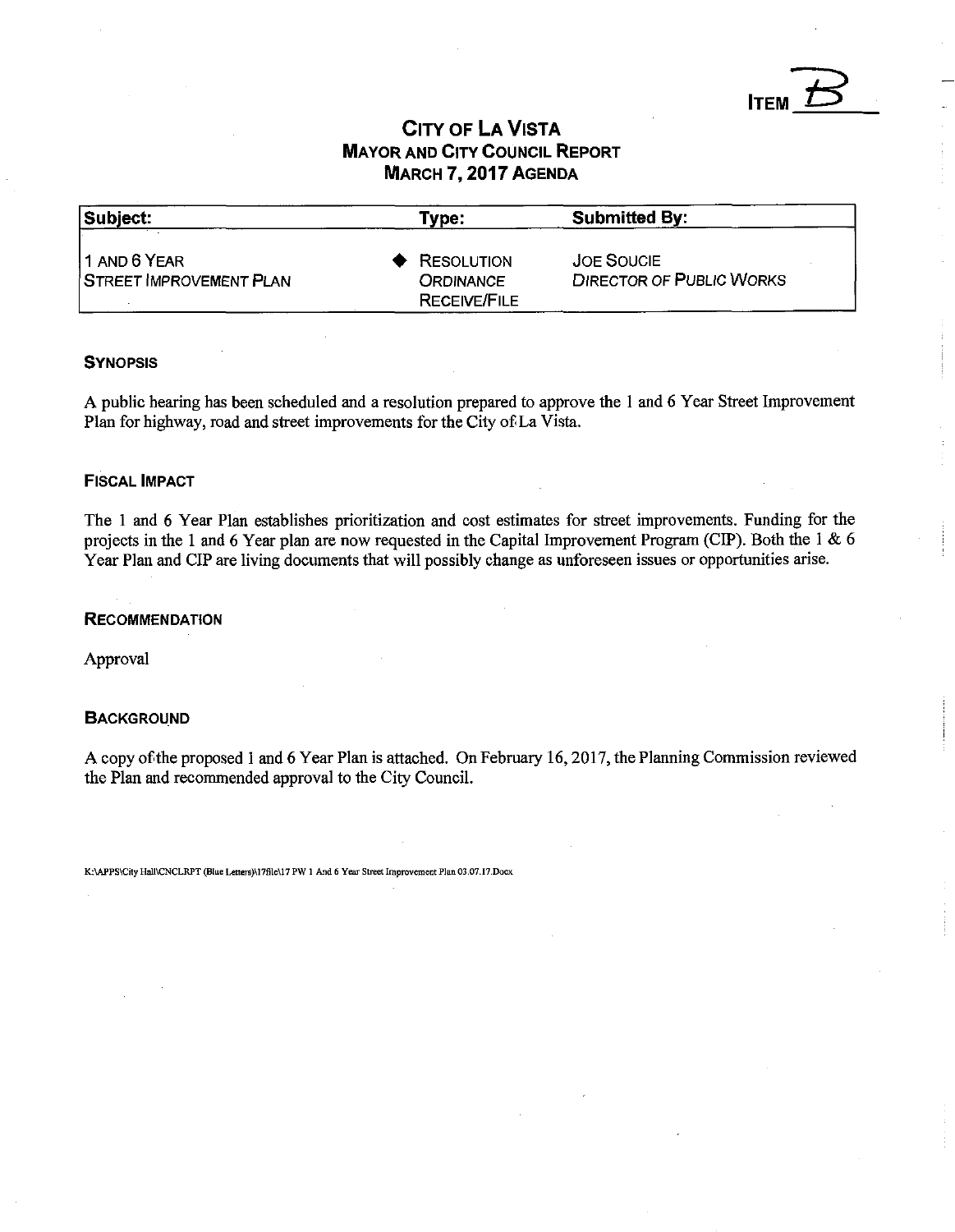### **RESOLUTION NO.**

A RESOLUTION OF THE MAYOR AND CITY COUNCIL OF THE CITY OF LA VISTA, NEBRASKA, APPROVING THE ONE-AND-SIX-YEAR PLAN FOR HIGHWAY, ROAD AND STREET IMPROVEMENTS FOR THE CITY OF LA VISTA AS SUBMITTED BY THE CITY PUBLIC WORKS DIRECTOR.

- WHEREAS, the Public Works Director has revised and updated the City of La Vista One-and-Six-Year Street Plan; and
- WHEREAS, the La Vista Planning Commission has reviewed the One-and-Six-Year Street Plan for the City of La Vista and recommends to Council approval of the Plan; and
- WHEREAS, the Mayor and City Council of the City of La Vista, Nebraska held a public hearing on the City of La Vista's One-and-Six-Year Plan for highway, road and street improvements for the City of La Vista as submitted by the City Public Works Director; and
- WHEREAS, the citizens of the City of La Vista have therefore had an opportunity to comment on the One-and-Six-Year Plan for highway, road and street improvements for the City of La Vista as submitted and reviewed by the La Vista City Council; and
- WHEREAS, projects in the One-and-Six-Year Street Plan have been incorporated into the City of La Vista's Capital Improvement Plan.
- NOW THEREFORE, BE IT RESOLVED, by the Mayor and City Council of the City of La Vista, Nebraska that the One-and-Six-Year Plan for highway, road and street improvements for the City of La Vista as submitted by the City Public Works Director and reviewed by the Mayor and City Council of the City of La Vista be, and the same hereby is, accepted and approved.

PASSED AND APPROVED THIS 7TH DAY OF MARCH, 2017

CITY OF LA VISTA

Douglas Kindig, Mayor

ATTEST:

Pamela A. Buethe, CMC City Clerk

K:\APPS\City Hall\17 FINAL RESOLUTIONS\17. 1 and 6 Year Street Improvement Plan 03.07.17.doc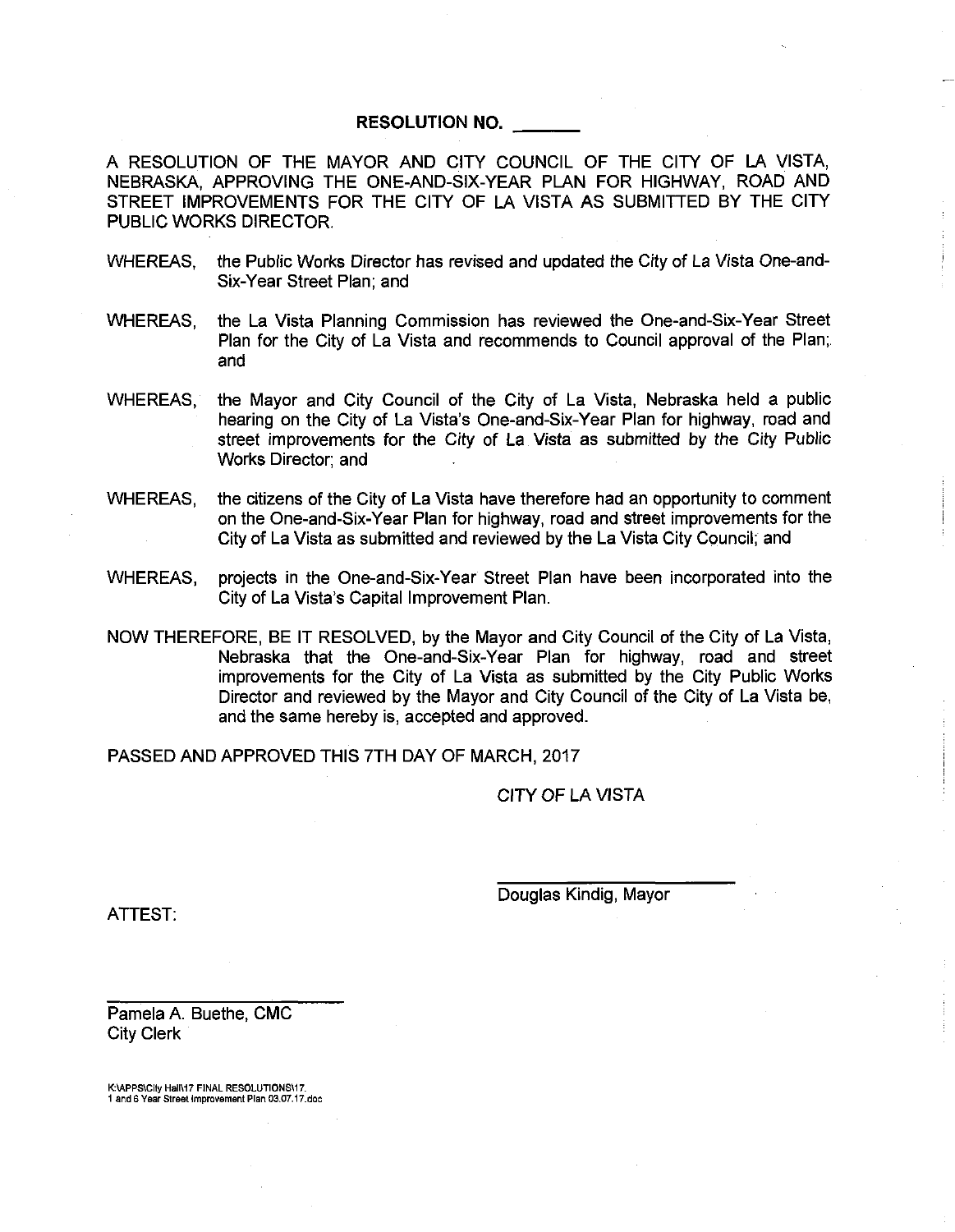## **Board of Public Roads Classifications and Standards Form 11 Report of Previous Year Highway or Street Improvement**

| <b>Year Ending</b>                                                                                                                                                                                |        | 2016                                             |                                                |                                   | Sheet $1$ of<br>$\blacksquare$                 |
|---------------------------------------------------------------------------------------------------------------------------------------------------------------------------------------------------|--------|--------------------------------------------------|------------------------------------------------|-----------------------------------|------------------------------------------------|
| COUNTY:                                                                                                                                                                                           | CITY:  | <b>LA VISTA</b>                                  |                                                | VILLAGE:                          |                                                |
| <b>PROJECT NUMBER &amp; DESCRIPTION</b>                                                                                                                                                           |        | <b>LENGTH</b><br><b>Nearest Tenth</b><br>(MILES) | <b>PROJECTED</b><br><b>COST</b><br>(THOUSANDS) | <b>CONTRACT</b><br><b>PROJECT</b> | <b>DATE COMPLETED</b><br>(ACTUAL OR ESTIMATED) |
| <b>M376 (189)</b><br>66 <sup>th</sup> Street<br>(Harrison Street to Giles Road)<br>and<br><b>Giles Road</b><br>$(66^{\text{th}})$ Street to $69^{\text{th}}$ Street)<br><b>Short Term Repairs</b> |        | 1.30                                             | 419.4                                          | Yes                               | Completed<br><b>May 2016</b>                   |
| M376 (381)<br><b>Portside Parkway</b><br>(125 <sup>th</sup> Street to Westport Parkway)<br>Construction                                                                                           |        | 0.24                                             | 1,233.5                                        | Yes                               | Completed<br>November 2016                     |
|                                                                                                                                                                                                   |        |                                                  |                                                |                                   |                                                |
|                                                                                                                                                                                                   |        |                                                  |                                                |                                   |                                                |
|                                                                                                                                                                                                   |        |                                                  |                                                |                                   |                                                |
|                                                                                                                                                                                                   |        |                                                  |                                                |                                   |                                                |
|                                                                                                                                                                                                   |        |                                                  |                                                |                                   |                                                |
|                                                                                                                                                                                                   |        |                                                  |                                                |                                   |                                                |
| SIGNATURE:                                                                                                                                                                                        | TITLE: | <b>STREET SUPERINTENDENT (S-1046)</b>            |                                                |                                   | DATE:<br>03/07/2017                            |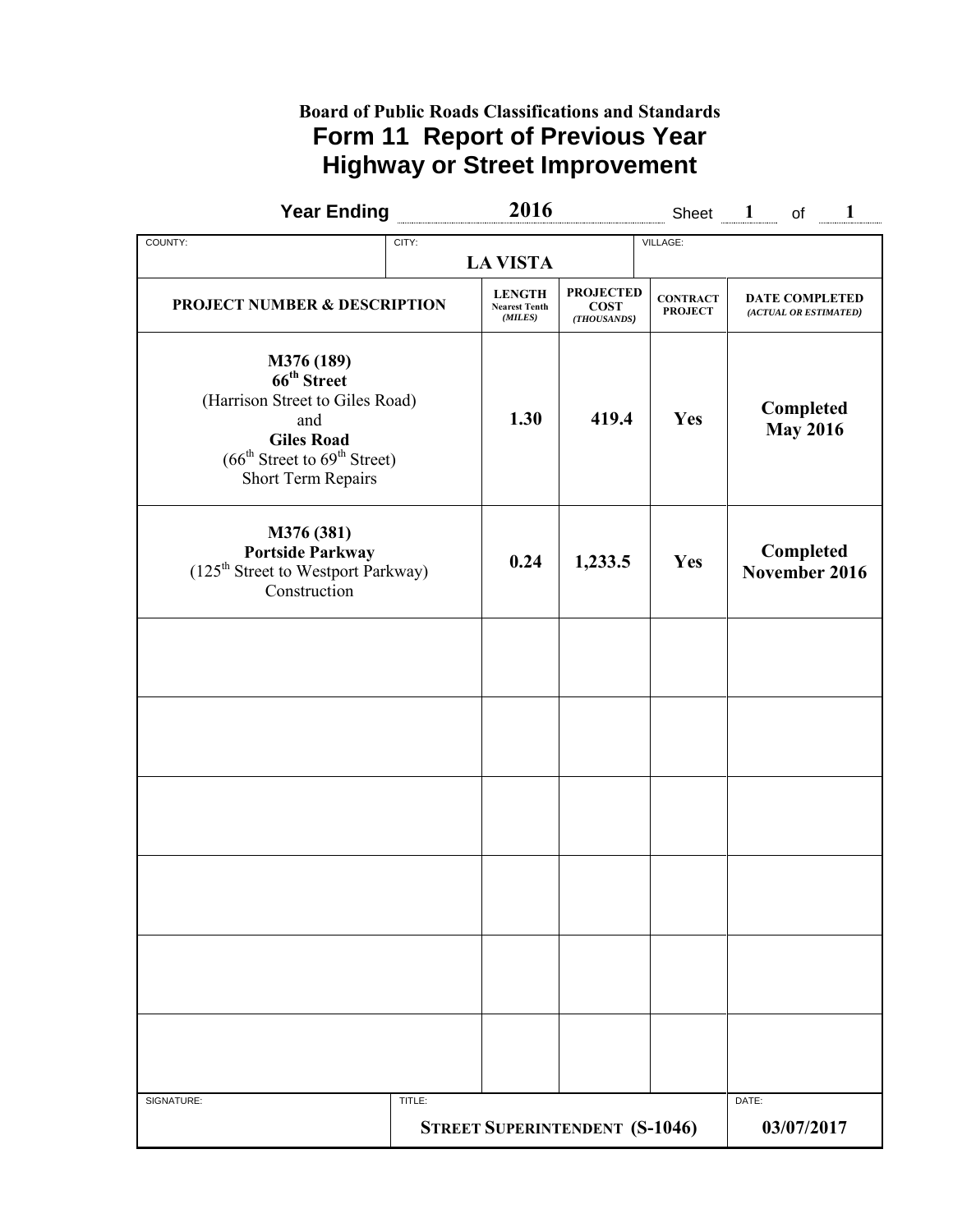## **Board of Public Roads Classifications and Standards Form 8 Summary of One- Year Plan**

|                                  | <b>Year Ending</b>              | 2017                                                                                                                                                                                                                                                       | Sheet                                            | 2<br>of                                               |
|----------------------------------|---------------------------------|------------------------------------------------------------------------------------------------------------------------------------------------------------------------------------------------------------------------------------------------------------|--------------------------------------------------|-------------------------------------------------------|
| COUNTY:                          |                                 | CITY:                                                                                                                                                                                                                                                      | VILLAGE:                                         |                                                       |
|                                  |                                 | <b>LA VISTA</b>                                                                                                                                                                                                                                            |                                                  |                                                       |
| <b>PRIORITY</b><br><b>NUMBER</b> | <b>PROJECT</b><br><b>NUMBER</b> | <b>PROJECT DESCRIPTION</b>                                                                                                                                                                                                                                 | <b>LENGTH</b><br><b>Nearest Tenth</b><br>(MILES) | <b>ESTIMATED</b><br><b>COST</b><br>(THOUSANDS)        |
| $\mathbf{1}$                     | M376 (190)                      | <b>Intersection of 132<sup>nd</sup> Street</b><br>and West Giles Road<br>Engineering/ROW                                                                                                                                                                   | 0.20                                             | $15.7$ s.c.<br>15.7 L.V.<br>126.1 Fed.<br>157.5       |
| $\overline{2}$                   | M376 (190)                      | Intersection of 132 <sup>nd</sup> Street<br>and West Giles Road<br>Construction                                                                                                                                                                            | 0.20                                             | 271.5 s.c.<br>$271.5$ LV<br>$2,171.4$ Fed.<br>2,714.4 |
| 3                                | M376 (220)                      | <b>84th Street</b><br>(From Harrison Street to Giles Road)<br><b>Adaptive Traffic Signals</b>                                                                                                                                                              | 1.00                                             | 83.0 L.V<br>284.5 Other<br>3,307.5 Fed.<br>3,675.0    |
| 4                                | M376 (222)                      | <b>Intersection of 96<sup>th</sup> Street and</b><br><b>Brentwood Drive</b><br>Install Traffic Signals at Intersection                                                                                                                                     | 0.01                                             | 220.5                                                 |
| 5                                | M376 (201)                      | <b>Harrison Street</b><br>(La Vista Drive to Interstate 80 Right of Way)<br>Replace Concrete Panels in Various Locations                                                                                                                                   | 2.80                                             | 315.0                                                 |
| 6                                | M376 (219)                      | <b>Giles Road</b><br>(Harrison Street to Interstate 80)<br><b>Asphalt Overlay</b>                                                                                                                                                                          | 0.29                                             | 490.5 L.V.<br>$1,604.7$ NDOR<br>2,095.2               |
| 7                                | M376 (230)                      | <b>Giles Road Widening</b><br>(Eastport Parkway to I-80 Ramps)<br>Design and Traffic Study                                                                                                                                                                 | 1.20                                             | 210.0                                                 |
| 8                                | M376 (380)                      | 84 <sup>th</sup> Street Public Improvements<br><b>Redevelopment Project</b><br>(Main Street, Cottonwood Avenue, City Centre<br>Drive, and 83 <sup>rd</sup> Avenue-Includes sewers, lighting,<br>and intersection modifications)<br>Design and Construction | 0.75                                             | 1,000.0                                               |
| <b>SIGNATURE:</b>                |                                 | TITLE:                                                                                                                                                                                                                                                     |                                                  | DATE:                                                 |
|                                  |                                 | <b>STREET SUPERINTENDENT (S-1046)</b>                                                                                                                                                                                                                      |                                                  | 03/07/2017                                            |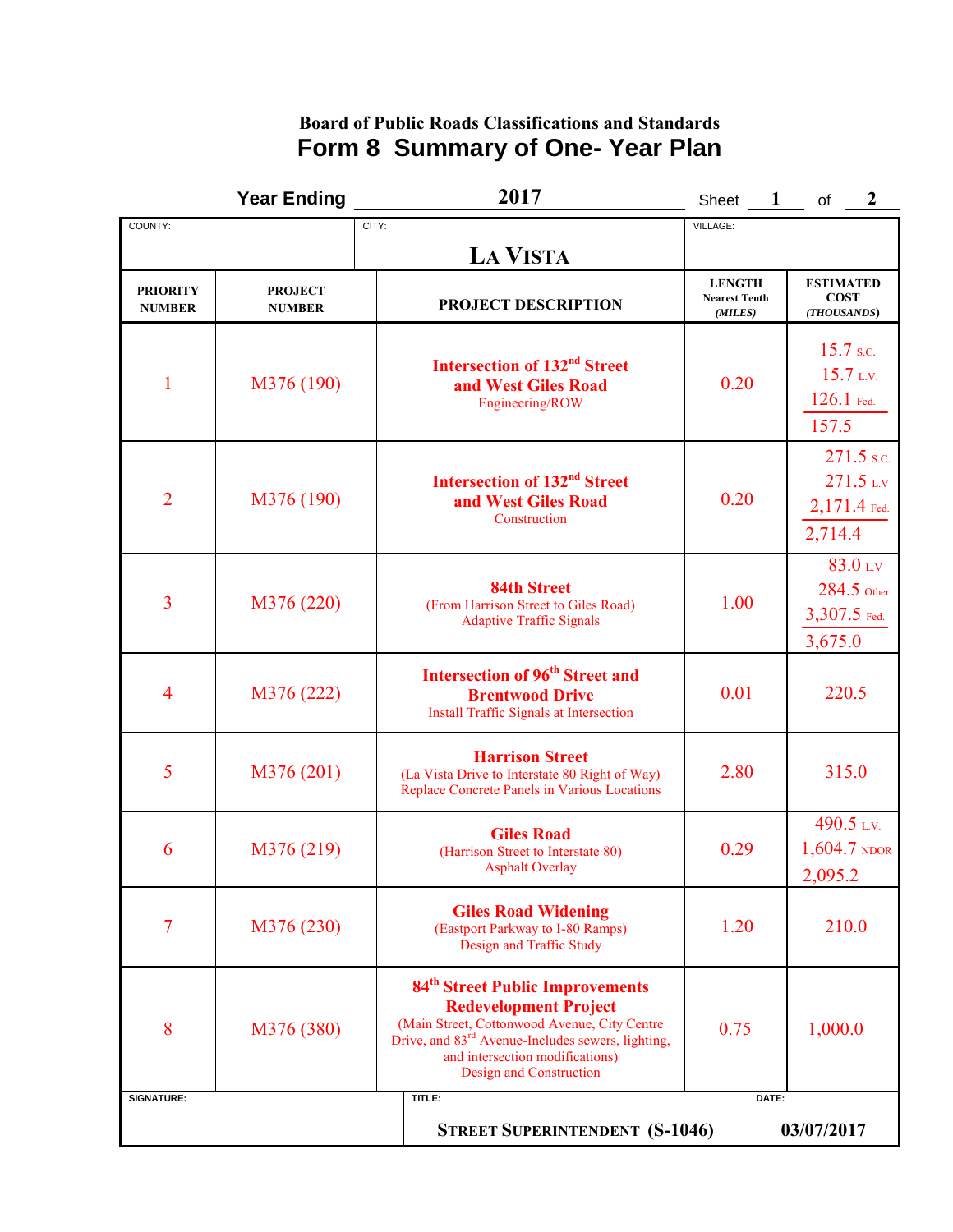## **Board of Public Roads Classifications and Standards Form 8 Summary of One- Year Plan**

|                                  | <b>Year Ending</b>              |       | 2017                                                                                         | Sheet 2                                          |       | of $2$                                    |  |
|----------------------------------|---------------------------------|-------|----------------------------------------------------------------------------------------------|--------------------------------------------------|-------|-------------------------------------------|--|
| COUNTY:                          |                                 | CITY: |                                                                                              | VILLAGE:                                         |       |                                           |  |
|                                  |                                 |       | <b>LA VISTA</b>                                                                              |                                                  |       |                                           |  |
| <b>PRIORITY</b><br><b>NUMBER</b> | <b>PROJECT</b><br><b>NUMBER</b> |       | PROJECT DESCRIPTION                                                                          | <b>LENGTH</b><br><b>Nearest Tenth</b><br>(MILES) |       | <b>ESTIMATED</b><br>$\cos$<br>(THOUSANDS) |  |
| 9                                | M376 (382)                      |       | <b>Multi-Sports Complex-Public</b><br><b>Infrastructure</b><br><b>Engineering and Design</b> | 2.0<br>Alleys<br>1.5<br><b>Streets</b>           |       | 700.0                                     |  |
|                                  |                                 |       |                                                                                              |                                                  |       |                                           |  |
|                                  |                                 |       |                                                                                              |                                                  |       |                                           |  |
|                                  |                                 |       |                                                                                              |                                                  |       |                                           |  |
|                                  |                                 |       |                                                                                              |                                                  |       |                                           |  |
|                                  |                                 |       |                                                                                              |                                                  |       |                                           |  |
|                                  |                                 |       |                                                                                              |                                                  |       |                                           |  |
|                                  |                                 |       |                                                                                              |                                                  |       |                                           |  |
|                                  |                                 |       |                                                                                              |                                                  |       |                                           |  |
| <b>SIGNATURE:</b>                |                                 |       | TITLE:<br><b>STREET SUPERINTENDENT (S-1046)</b>                                              |                                                  | DATE: | 03/07/2017                                |  |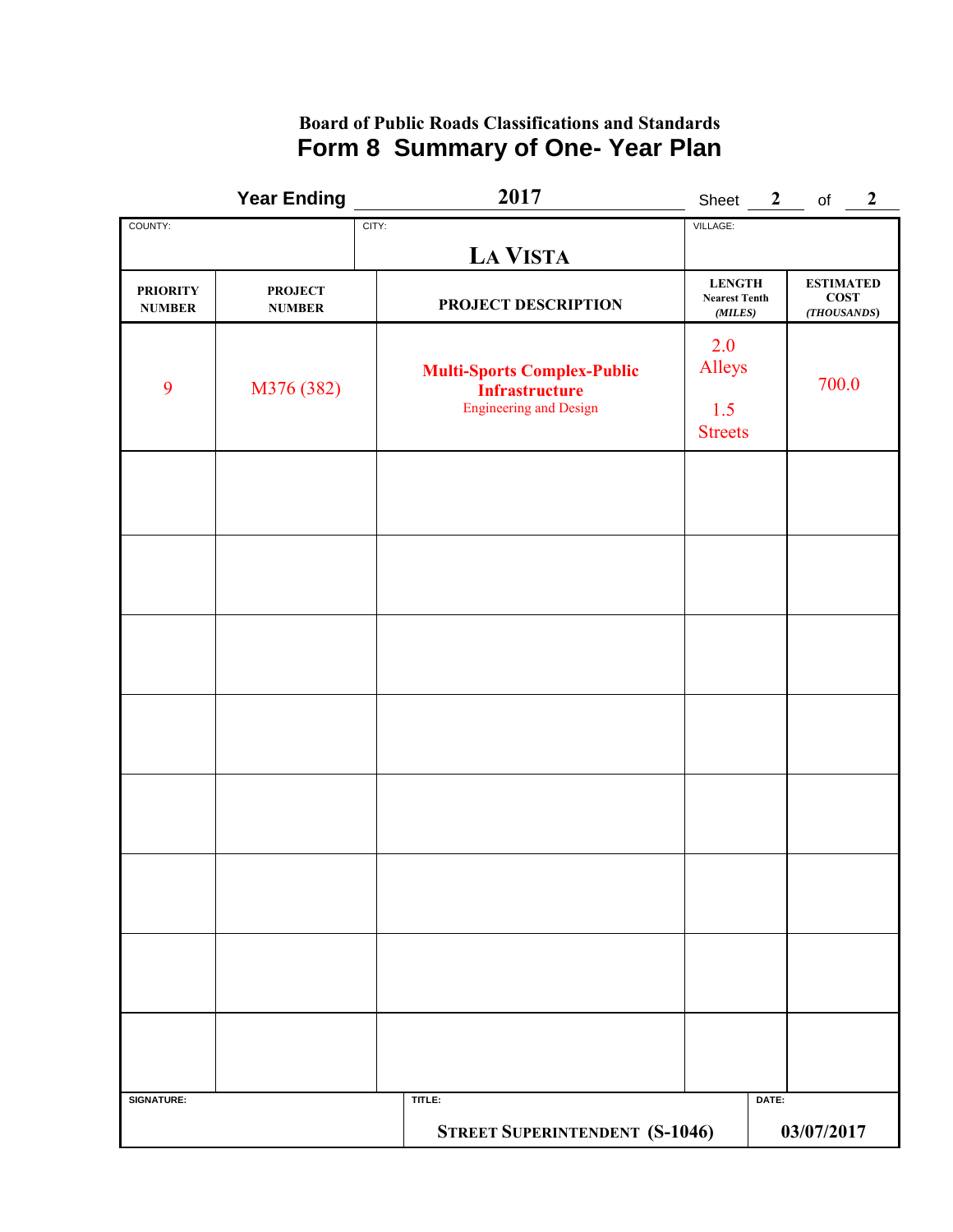**Form 9 Page 1 of 4** 

# **Board of Public Roads Classifications and Standards Summary of Six- Year Plan**

**Six-Year Period Ending – 2022**

| COUNTY:                       |                                  | CITY:                           |                                                                                                                             | VILLAGE:                                         |                                                     |
|-------------------------------|----------------------------------|---------------------------------|-----------------------------------------------------------------------------------------------------------------------------|--------------------------------------------------|-----------------------------------------------------|
|                               |                                  |                                 | <b>LA VISTA</b>                                                                                                             |                                                  |                                                     |
| <b>PROJECT</b><br><b>YEAR</b> | <b>PRIORITY</b><br><b>NUMBER</b> | <b>PROJECT</b><br><b>NUMBER</b> | PROJECT DESCRIPTION                                                                                                         | <b>LENGTH</b><br><b>Nearest Tenth</b><br>(MILES) | <b>ESTIMATED</b><br><b>COST</b><br>(THOUSANDS)      |
| 2017                          | $\mathbf{1}$                     | M376 (190)                      | <b>Intersection of 132<sup>nd</sup> Street</b><br>and West Giles Road<br>Engineering/ROW                                    | 0.20                                             | 15.7 s.c.<br>15.7 L.V.<br>126.1 Fed.<br>157.5       |
| 2017                          | $\overline{2}$                   | M376 (190)                      | <b>Intersection of 132<sup>nd</sup> Street</b><br>and West Giles Road<br>Construction                                       | 0.20                                             | 271.5 s.c.<br>271.5 L.V.<br>2,171.4 Fed.<br>2,714.4 |
| 2017                          | 3                                | M376 (220)                      | 84 <sup>th</sup> Street<br>(From Harrison Street to Giles Road)<br><b>Adaptive Traffic Signals</b>                          | 1.00                                             | 83.0 L.V.<br>284.5 Other<br>3,307.5 Fed.<br>3,675.0 |
| 2017                          | 4                                | M376 (222)                      | Intersection of 96 <sup>th</sup> Street and<br><b>Brentwood Drive</b><br>Install Traffic Signals at Intersection            | 0.01                                             | 220.5                                               |
| 2017                          | 5                                | M376 (201)                      | <b>Harrison Street</b><br>(La Vista Drive to Interstate 80 Right of<br>Way)<br>Replace Concrete Panels in Various Locations | 2.80                                             | 315.0                                               |
| 2017                          | 6                                | M376 (219)                      | <b>Giles Road</b><br>(Harrison Street to Interstate 80)<br><b>Asphalt Overlay</b>                                           | 0.29                                             | 490.5 L.V.<br>1,604.7 NDOR<br>2,095.2               |
| 2017                          | 7                                | M376 (230)                      | <b>Giles Road Widening</b><br>(Eastport Parkway to I-80 Ramps)<br>Design and Traffic Study                                  | 1.20                                             | 210.0                                               |
| <b>SIGNATURE:</b>             |                                  |                                 | TITLE:                                                                                                                      | DATE:                                            |                                                     |
|                               |                                  |                                 | <b>STREET SUPERINTENDENT (S-1046)</b>                                                                                       |                                                  | 03/07/2017                                          |

**NBCS Form 9, Jul 96**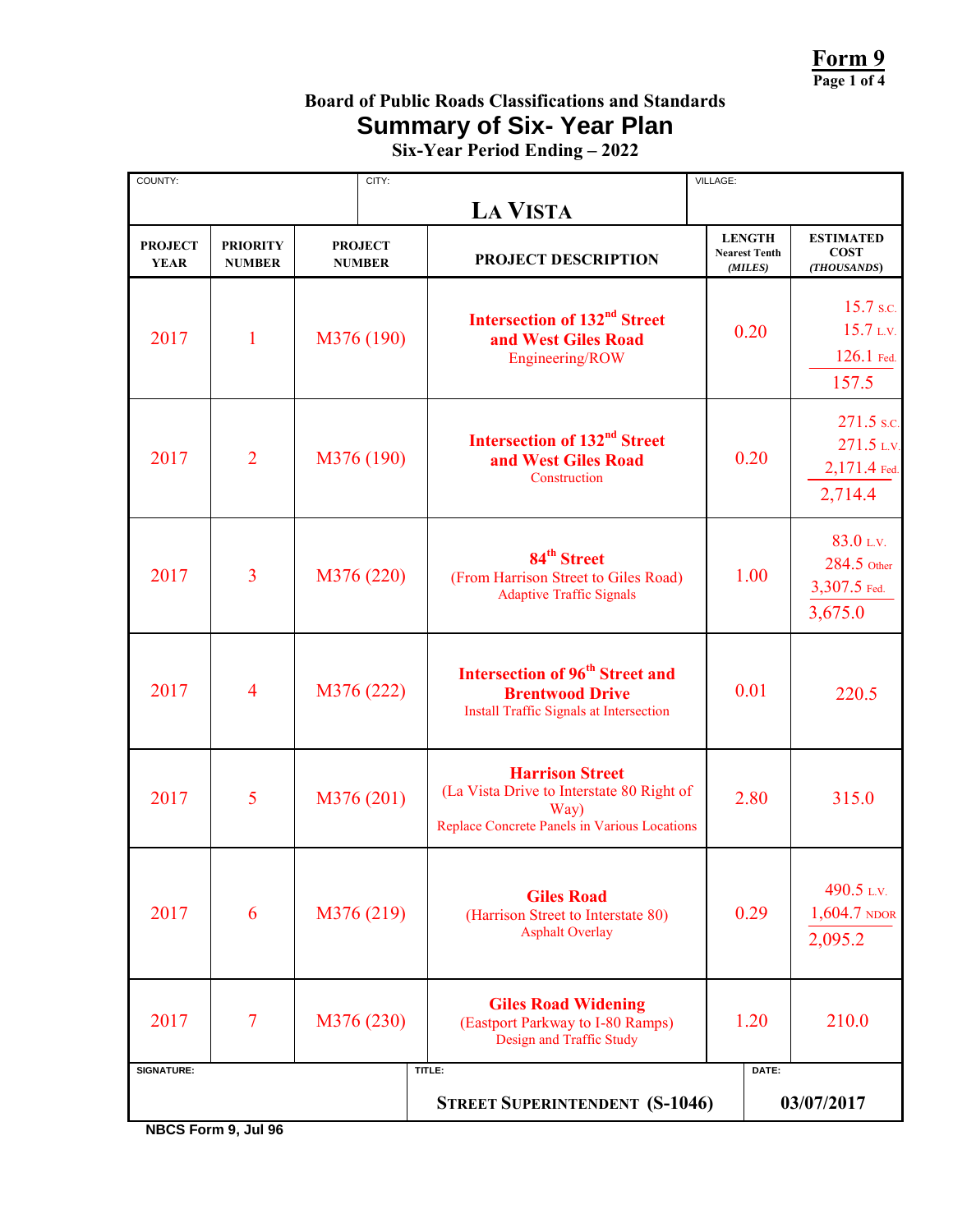**Form 9 Page 2 of 4** 

# **Board of Public Roads Classifications and Standards Summary of Six- Year Plan**

|  |  | Six-Year Period Ending - 2022 |  |
|--|--|-------------------------------|--|
|--|--|-------------------------------|--|

| <b>COUNTY:</b>                |                                  | CITY:                           |                                                                                                                                                                                                                                                              | <b>VILLAGE:</b>                                  |                                                |
|-------------------------------|----------------------------------|---------------------------------|--------------------------------------------------------------------------------------------------------------------------------------------------------------------------------------------------------------------------------------------------------------|--------------------------------------------------|------------------------------------------------|
|                               |                                  |                                 | <b>LA VISTA</b>                                                                                                                                                                                                                                              |                                                  |                                                |
| <b>PROJECT</b><br><b>YEAR</b> | <b>PRIORITY</b><br><b>NUMBER</b> | <b>PROJECT</b><br><b>NUMBER</b> | <b>PROJECT DESCRIPTION</b>                                                                                                                                                                                                                                   | <b>LENGTH</b><br><b>Nearest Tenth</b><br>(MILES) | <b>ESTIMATED</b><br><b>COST</b><br>(THOUSANDS) |
| 2017                          | 8                                | M376 (380)                      | 84 <sup>th</sup> Street Public Improvements<br><b>Redevelopment Project</b><br>(Main Street, Cottonwood Avenue, City<br>Centre Drive and 83 <sup>rd</sup> Avenue-Includes<br>sewers, lighting, and intersection<br>modifications)<br>Design and Construction | 0.75                                             | 1,000.0                                        |
| 2017                          | 9                                | M376 (382)                      | <b>Multi-Sports Complex</b><br><b>Public Infrastructure</b><br><b>Engineering and Design</b>                                                                                                                                                                 | 2.0<br>Alleys<br>1.5<br><b>Streets</b>           | 700.0                                          |
| 2018                          | 10                               | M376 (379)                      | 66 <sup>th</sup> Street<br>(Harrison Street to Giles Road)<br>And<br><b>Giles Road</b><br>(66 <sup>th</sup> Street to 69 <sup>th</sup> Street)<br>Phase I Reconstruction-Engineering and<br><b>ROW</b> Acquisition                                           | 1.35                                             | 255.4 s.c.<br>170.2 L.V.<br>425.6              |
| 2018                          | 11                               | M376 (230)                      | <b>Giles Road Widening</b><br>(Eastport Parkway to I-80 Ramps)<br>Engineering                                                                                                                                                                                | 1.20                                             | 321.3                                          |
| 2018                          | 12                               | M376 (380)                      | 84 <sup>th</sup> Street Public Improvements<br><b>Redevelopment Project</b><br>(Main Street, Cottonwood Avenue, City<br>Centre Drive, and 83 <sup>rd</sup> Avenue-Includes<br>sewers, lighting, and intersection<br>modifications)<br>Construction           | 0.75                                             | 2,000.0                                        |
| 2018                          | 13                               | M376 (382)                      | <b>Multi-Sports Complex</b><br><b>Public Infrastructure</b><br>Construction                                                                                                                                                                                  | 2.0<br>Alleys<br>1.5<br><b>Streets</b>           | 9,300.0                                        |
| 2019                          | 14                               | M376 (379)                      | 66 <sup>th</sup> Street<br>(Harrison Street to Giles Road)<br>And<br><b>Giles Road</b><br>(66 <sup>th</sup> Street to 69 <sup>th</sup> Street)<br><b>Phase I Reconstruction-Construction</b>                                                                 | 1.35                                             | 996.1 s.c.<br>664.1 L.V.<br>1,660.2            |
| 2019                          | 15                               | M376 (217)                      | 84 <sup>th</sup> Street<br>(Harrison Street to Giles Road)<br>3" HMA Overlay                                                                                                                                                                                 | 1.00                                             | 525.0 L.V.<br>525.0 NDOR<br>1,050.0            |
| SIGNATURE:                    |                                  |                                 | TITLE:<br>DATE:                                                                                                                                                                                                                                              |                                                  |                                                |
|                               |                                  |                                 | <b>STREET SUPERINTENDENT (S-1046)</b>                                                                                                                                                                                                                        |                                                  | 03/07/2017                                     |

**NBCS Form 9, Jul 96**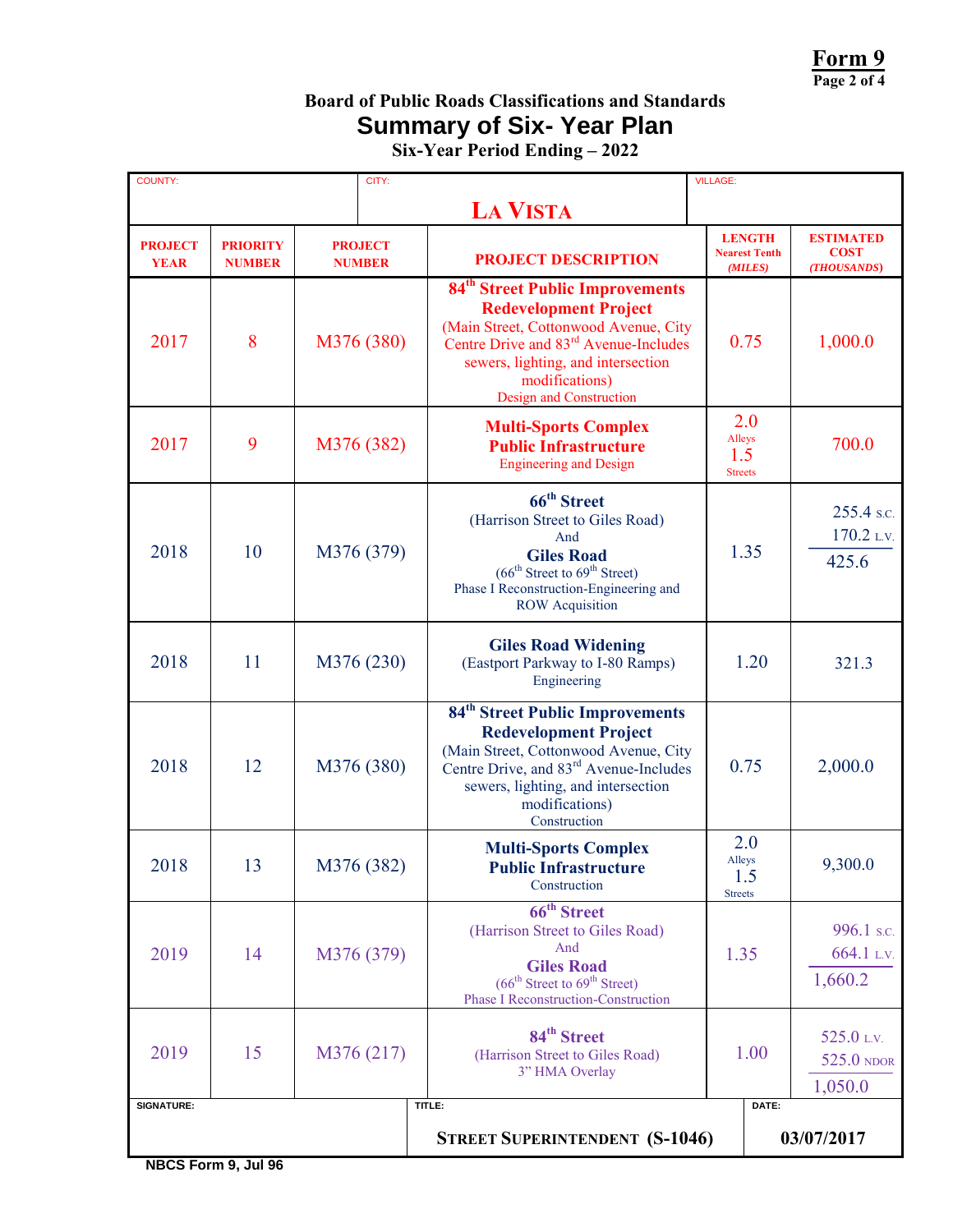**Form 9 Page 3 of 4** 

# **Board of Public Roads Classifications and Standards Summary of Six- Year Plan**

**Six-Year Period Ending – 2022**

| COUNTY:                       |                                  | CITY:                           |                                                                                                                                                                                                                                                                                                                                                                                                                                                                                                                                                                                                                         | VILLAGE:                                         |                                                |
|-------------------------------|----------------------------------|---------------------------------|-------------------------------------------------------------------------------------------------------------------------------------------------------------------------------------------------------------------------------------------------------------------------------------------------------------------------------------------------------------------------------------------------------------------------------------------------------------------------------------------------------------------------------------------------------------------------------------------------------------------------|--------------------------------------------------|------------------------------------------------|
|                               |                                  |                                 | <b>LA VISTA</b>                                                                                                                                                                                                                                                                                                                                                                                                                                                                                                                                                                                                         |                                                  |                                                |
| <b>PROJECT</b><br><b>YEAR</b> | <b>PRIORITY</b><br><b>NUMBER</b> | <b>PROJECT</b><br><b>NUMBER</b> | PROJECT DESCRIPTION                                                                                                                                                                                                                                                                                                                                                                                                                                                                                                                                                                                                     | <b>LENGTH</b><br><b>Nearest Tenth</b><br>(MILES) | <b>ESTIMATED</b><br><b>COST</b><br>(THOUSANDS) |
| 2019                          | 16                               | M376 (376)                      | <b>Applewood Creek Trail</b><br>(BNSF Railroad to Giles Road)<br>Engineering for the Construction of a<br>Hiking and Biking Trail                                                                                                                                                                                                                                                                                                                                                                                                                                                                                       | 0.57                                             | 34.1 L.V.<br>136.5 Fed<br>170.6                |
| 2019                          | 17                               | M376 (228)                      | <b>East La Vista</b><br>(Harrison Street to Thompson Creek; 69 <sup>th</sup><br>Street to 72 <sup>nd</sup> Street)<br>Engineering                                                                                                                                                                                                                                                                                                                                                                                                                                                                                       | 2.56                                             | 131.3                                          |
| 2019                          | 18                               | M376 (230)                      | <b>Giles Road Widening</b><br>(Eastport Parkway to I-80 Ramps)<br>Construction                                                                                                                                                                                                                                                                                                                                                                                                                                                                                                                                          | 1.20                                             | 2,608.2                                        |
| 2019                          | 19                               | M376 (226)                      | <b>Park View Boulevard</b><br>(72nd Street to 84 <sup>th</sup> Street)<br>78 <sup>th</sup> Street<br>(Harrison Street to Park View Boulevard)<br><b>Edgewood Boulevard</b><br>(Giles Road to Park View Boulevard)<br><b>Asphalt Microsurfacing</b>                                                                                                                                                                                                                                                                                                                                                                      | 2.16                                             | 362.3                                          |
| 2019                          | 20                               | M376 (227)                      | <b>Park View Boulevard</b><br>(86 <sup>th</sup> Street to Thornapple Lane)<br>89 <sup>th</sup> Street<br>(Valley View Drive to Granville Parkway)<br>88 <sup>th</sup> Street<br>(Park View Boulevard to Granville Parkway)<br>87 <sup>th</sup> Street<br>(Giles Road to Bayberry Road)<br><b>Granville Parkway</b><br>(Brentwood Drive to Elm Drive)<br><b>Plaza Boulevard</b><br>(Harrison Street to 85 <sup>th</sup> Street)<br>86 <sup>th</sup> Street<br>(Park View Boulevard to Plaza Boulevard)<br><b>Valley View Drive</b><br>(Park View Boulevard to Elm Drive)<br>Replace Concrete Panels in Various Locations | 1.50                                             | 315.0                                          |
| <b>SIGNATURE:</b>             |                                  |                                 | TITLE:                                                                                                                                                                                                                                                                                                                                                                                                                                                                                                                                                                                                                  | DATE:                                            |                                                |
|                               |                                  |                                 | <b>STREET SUPERINTENDENT (S-1046)</b>                                                                                                                                                                                                                                                                                                                                                                                                                                                                                                                                                                                   |                                                  | 03/07/2017                                     |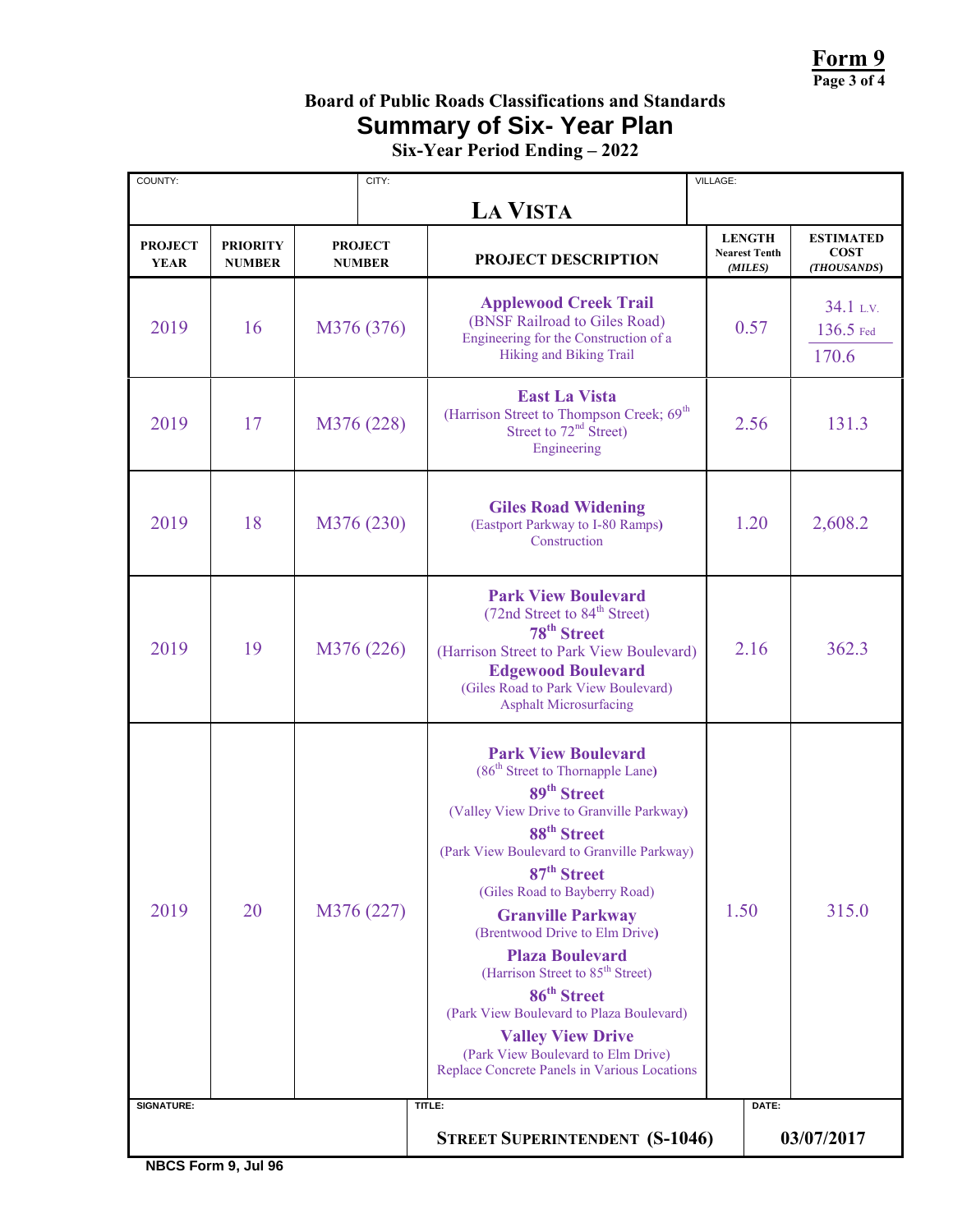**Form 9 Page 4 of 4** 

# **Board of Public Roads Classifications and Standards Summary of Six- Year Plan**

**Six-Year Period Ending – 2022**

| COUNTY:                       |                                  | CITY:                           |                                                                                                                                                                                                                                   | VILLAGE: |                                                  |                                                |
|-------------------------------|----------------------------------|---------------------------------|-----------------------------------------------------------------------------------------------------------------------------------------------------------------------------------------------------------------------------------|----------|--------------------------------------------------|------------------------------------------------|
|                               |                                  |                                 | <b>LA VISTA</b>                                                                                                                                                                                                                   |          |                                                  |                                                |
| <b>PROJECT</b><br><b>YEAR</b> | <b>PRIORITY</b><br><b>NUMBER</b> | <b>PROJECT</b><br><b>NUMBER</b> | PROJECT DESCRIPTION                                                                                                                                                                                                               |          | <b>LENGTH</b><br><b>Nearest Tenth</b><br>(MILES) | <b>ESTIMATED</b><br><b>COST</b><br>(THOUSANDS) |
| 2019                          | 21                               | M376 (229)                      | <b>Storm Sewer Inlet Top Repair</b><br>(72 <sup>nd</sup> Street, 96 <sup>th</sup> Street, Harrison Street,<br>and Giles Road)<br>Replace Damaged and Deteriorated<br><b>Storm Inlet Tops</b>                                      |          | N/A                                              | 78.8                                           |
| 2019                          | 22                               | M376 (202)                      | <b>Harrison Street Bridge</b><br>(At Approximately 92 <sup>nd</sup> Street)<br>Concrete Bridge Repair                                                                                                                             |          | 0.02                                             | 120.8                                          |
| 2020                          | 23                               | M376 (376)                      | <b>Applewood Creek Trail</b><br>(BNSF Railroad to Giles Road)<br><b>ROW</b> Acquisition                                                                                                                                           |          | 0.57                                             | $2.6$ L.V.<br>10.5 Fed.<br>13.1                |
| 2020                          | 24                               | M376 (228)                      | <b>East La Vista</b><br>(Harrison Street to Thompson Creek; 69 <sup>th</sup><br>Street to 72 <sup>nd</sup> Street)<br>Construction                                                                                                |          | 2.56                                             | 2,831.0                                        |
| 2020                          | 25                               | M376 (383)                      | 66 <sup>th</sup> Street<br>(Harrison Street to Giles Road)<br>And<br><b>Giles Road</b><br>(66 <sup>th</sup> Street to 69 <sup>th</sup> Street)<br><b>Phase II Reconstruction-Engineering</b><br>and ROW Acquisition               | 1.35     |                                                  | 189.8 s.c.<br>126.6 L.V.<br>316.4              |
| 2021                          | 26                               | M376 (376)                      | <b>Applewood Creek Trail</b><br>(BNSF Railroad to Giles Road)<br><b>Construct Hiking and Biking Trail</b>                                                                                                                         |          | 0.57                                             | 350.2 L.V.<br>1,400.7 Fed.<br>1,750.9          |
| 2021                          | 27                               | M376 (378)                      | <b>Various Locations</b><br><b>Street Maintenance</b>                                                                                                                                                                             |          | 1.50                                             | 420.0                                          |
| 2022                          | 28                               | M376 (384)                      | <b>Resurfacing Package #1</b><br>(76 <sup>th</sup> Avenue-Terry Drive to Park View Blvd; Elizabeth<br>Street-Ava Court to Park View Blvd.; 75 <sup>th</sup> Avenue-Terry<br>Drive to Lillian Avenue)<br><b>Street Maintenance</b> | 0.50     |                                                  | 300.0                                          |
| 2022                          | 29                               | M376 (385)                      | <b>Resurfacing Package #2</b><br>(Joseph Avenue-74 <sup>th</sup> Street to Terry Drive; $72nd$ Avenue-<br>Joseph to James Avenue; $75th$ Avenue-Josephine Street to<br>Joseph Avenue)<br><b>Street Maintenance</b>                | 0.50     |                                                  | 300.0                                          |
| <b>SIGNATURE:</b>             |                                  |                                 | TITLE:                                                                                                                                                                                                                            |          | DATE:                                            |                                                |
|                               |                                  |                                 | <b>STREET SUPERINTENDENT (S-1046)</b>                                                                                                                                                                                             |          |                                                  | 03/07/2017                                     |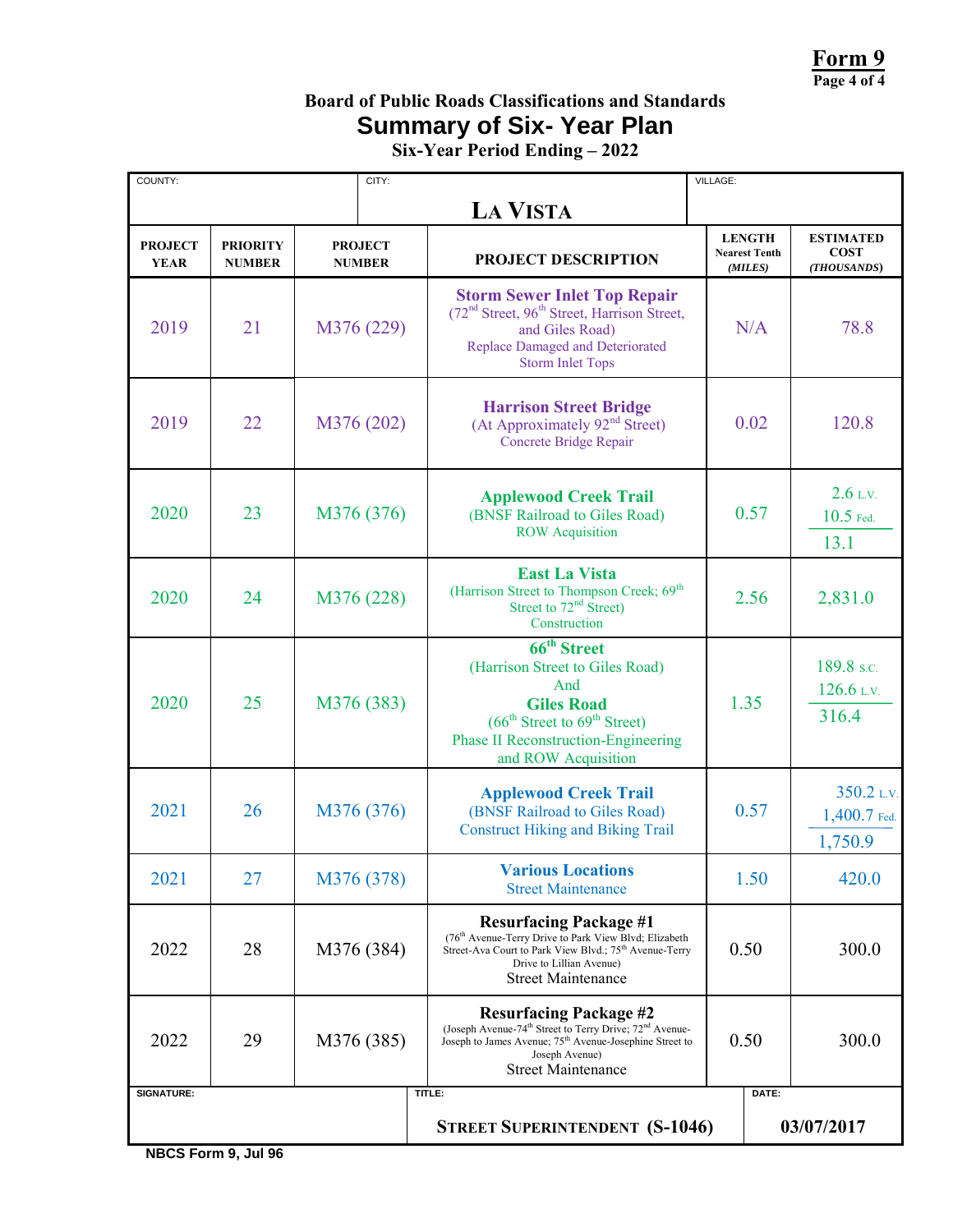# *City of La Vista*

Page 1 of 2